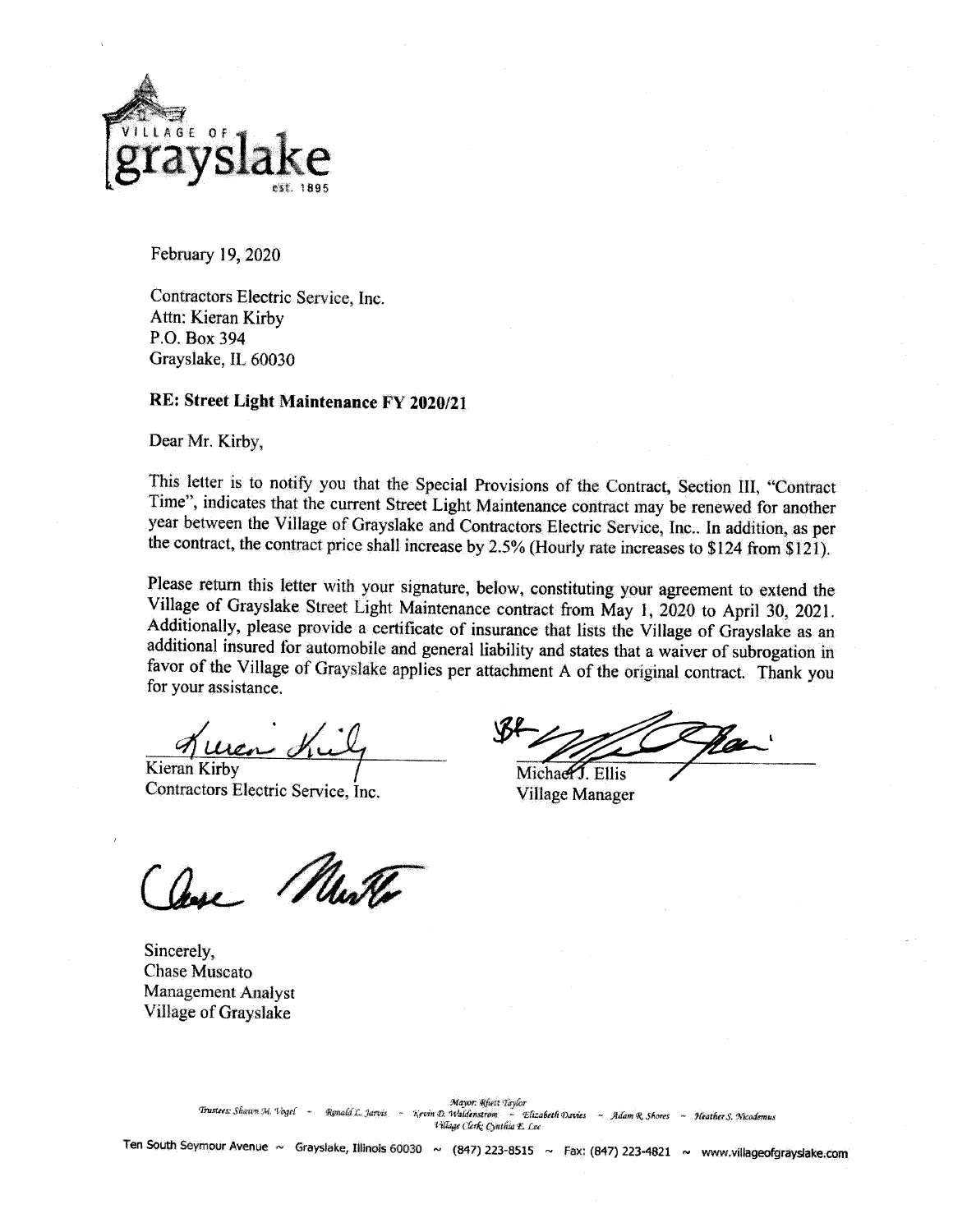

# CERTIFICATE OF HARILITY INSHRANCE

ł

| UERIIFIUATE UF LIADILII I INJURANUE<br>wazu curu<br>THIS CERTIFICATE IS ISSUED AS A MATTER OF INFORMATION ONLY AND CONFERS NO RIGHTS UPON THE CERTIFICATE HOLDER. THIS<br>CERTIFICATE DOES NOT AFFIRMATIVELY OR NEGATIVELY AMEND, EXTEND OR ALTER THE COVERAGE AFFORDED BY THE POLICIES BELOW. THIS<br>CERTIFICATE OF INSURANCE DOES NOT CONSTITUTE A CONTRACT BETWEEN THE ISSUING INSURER(S), AUTHORIZED REPRESENTATIVE OR<br>PRODUCER, AND THE CERTIFICATE HOLDER.                               |                                                                                                                              |   |                              |                      |                                                                                                                                                                      |                             |                                                                             |                            |  |
|----------------------------------------------------------------------------------------------------------------------------------------------------------------------------------------------------------------------------------------------------------------------------------------------------------------------------------------------------------------------------------------------------------------------------------------------------------------------------------------------------|------------------------------------------------------------------------------------------------------------------------------|---|------------------------------|----------------------|----------------------------------------------------------------------------------------------------------------------------------------------------------------------|-----------------------------|-----------------------------------------------------------------------------|----------------------------|--|
| IMPORTANT: If the certificate holder is an ADDITIONAL INSURED, the policy(ies) must have ADDITIONAL INSURED provisions or be endorsed. If<br>SUBROGATION IS WAIVED, subject to the terms and conditions of the policy, certain policies may require an endorsement. A statement on this<br>certificate does not confer rights to the certificate holder in lieu of such endorsement(s).                                                                                                            |                                                                                                                              |   |                              |                      |                                                                                                                                                                      |                             |                                                                             |                            |  |
| <b>PRODUCER</b><br>FEDERATED MUTUAL INSURANCE COMPANY                                                                                                                                                                                                                                                                                                                                                                                                                                              |                                                                                                                              |   |                              |                      | CONTACT<br>NAME:<br>CLIENT CONTACT CENTER<br>FAX<br>(A/C, No): 507-446-4664<br><b>PHONE</b>                                                                          |                             |                                                                             |                            |  |
| HOME OFFICE: P.O. BOX 328<br>OWATONNA, MN 55060                                                                                                                                                                                                                                                                                                                                                                                                                                                    |                                                                                                                              |   |                              |                      | (A/C, No. Ext): 888-333-4949<br>E-MAIL<br>ADDRESS: CLIENTCONTACTCENTER@FEDINS.COM                                                                                    |                             |                                                                             |                            |  |
|                                                                                                                                                                                                                                                                                                                                                                                                                                                                                                    |                                                                                                                              |   |                              |                      | INSURER(S) AFFORDING COVERAGE<br>INSURER A: FEDERATED MUTUAL INSURANCE COMPANY                                                                                       |                             |                                                                             | NAIC#<br>13935             |  |
| <b>INSURED</b><br>241-461-3                                                                                                                                                                                                                                                                                                                                                                                                                                                                        |                                                                                                                              |   |                              |                      | INSURER B: FEDERATED SERVICE INSURANCE COMPANY                                                                                                                       |                             |                                                                             | 28304                      |  |
| CONTRACTORS ELECTRIC SERVICE INC<br><b>PO BOX 394</b>                                                                                                                                                                                                                                                                                                                                                                                                                                              |                                                                                                                              |   |                              |                      | INSURER G: FEDERATED RESERVE INSURANCE COMPANY                                                                                                                       |                             |                                                                             | 16024                      |  |
| GRAYSLAKE, IL 60030-0394                                                                                                                                                                                                                                                                                                                                                                                                                                                                           |                                                                                                                              |   |                              |                      | <b>INSURER D:</b>                                                                                                                                                    |                             |                                                                             |                            |  |
|                                                                                                                                                                                                                                                                                                                                                                                                                                                                                                    |                                                                                                                              |   |                              |                      | <b>INSURER E:</b><br><b>INSURER F:</b>                                                                                                                               |                             |                                                                             |                            |  |
| <b>COVERAGES</b><br><b>CERTIFICATE NUMBER: 149</b>                                                                                                                                                                                                                                                                                                                                                                                                                                                 |                                                                                                                              |   |                              |                      | <b>REVISION NUMBER: 3</b>                                                                                                                                            |                             |                                                                             |                            |  |
| THIS IS TO CERTIFY THAT THE POLICIES OF INSURANCE LISTED BELOW HAVE BEEN ISSUED TO THE INSURED NAMED ABOVE FOR THE POLICY PERIOD<br>INDICATED. NOTWITHSTANDING ANY REQUIREMENT, TERM OR CONDITION OF ANY CONTRACT OR OTHER DOCUMENT WITH RESPECT TO WHICH THIS<br>CERTIFICATE MAY BE ISSUED OR MAY PERTAIN, THE INSURANCE AFFORDED BY THE POLICIES DESCRIBED HEREIN IS SUBJECT TO ALL THE TERMS, EXCLUSIONS<br>AND CONDITIONS OF SUCH POLICIES. LIMITS SHOWN MAY HAVE BEEN REDUCED BY PAID CLAIMS. |                                                                                                                              |   |                              |                      |                                                                                                                                                                      |                             |                                                                             |                            |  |
| <b>INSR</b>                                                                                                                                                                                                                                                                                                                                                                                                                                                                                        | <b>TYPE OF INSURANCE</b>                                                                                                     |   | <b>ADDL</b> SUBR<br>INSR WVD | <b>POLICY NUMBER</b> | POLICY EFF                                                                                                                                                           | POLICY EXP<br>(MIM/DD/YYYY) | LIMITS                                                                      |                            |  |
|                                                                                                                                                                                                                                                                                                                                                                                                                                                                                                    | <b>COMMERCIAL GENERAL LIABILITY</b><br>CLAIMS-MADE   X<br><b>OCCUR</b>                                                       |   |                              |                      |                                                                                                                                                                      |                             | <b>EACH OCCURRENCE</b><br>DAMAGE TO RENTED<br>PREMISES (Es occurrence)      | \$1,000,000<br>\$100,000   |  |
| А                                                                                                                                                                                                                                                                                                                                                                                                                                                                                                  | x<br><b>BUSINESS OWNER'S LIABILITY</b>                                                                                       |   |                              |                      |                                                                                                                                                                      |                             | MED EXP (Any one person)<br>PERSONAL & ADV INJURY                           |                            |  |
|                                                                                                                                                                                                                                                                                                                                                                                                                                                                                                    | GEN'L AGGREGATE LIMIT APPLIES PER:                                                                                           | Y | N                            | 9853169              | 09/30/2019                                                                                                                                                           | 09/30/2020                  | <b>GENERAL AGGREGATE</b>                                                    | \$1,000,000<br>\$2,000,000 |  |
|                                                                                                                                                                                                                                                                                                                                                                                                                                                                                                    | PRO-<br>JECT<br>X POLICY<br>LOC<br>OTHER:                                                                                    |   |                              |                      |                                                                                                                                                                      |                             | PRODUCTS - COMPIOP AGG                                                      | \$2,000,000                |  |
|                                                                                                                                                                                                                                                                                                                                                                                                                                                                                                    | <b>AUTOMOBILE LIABILITY</b><br>x<br><b>ANY AUTO</b>                                                                          |   |                              |                      |                                                                                                                                                                      |                             | <b>COMBINED SINGLE LIMIT</b><br>(Es accident)<br>BODILY INJURY (Par parson) | \$1,000,000                |  |
| в                                                                                                                                                                                                                                                                                                                                                                                                                                                                                                  | <b>SCHEDULED</b><br>OWNED AUTOS ONLY<br><b>AUTOS</b><br><b>NON-OWNED</b><br><b>HIRED AUTOS ONLY</b><br>AUTOS ONLY            | Y | N                            | 9853171              | 09/30/2019                                                                                                                                                           | 09/30/2020                  | BODILY INJURY (Per accident)<br><b>PROPERTY DAMAGE</b><br>(Per accident)    |                            |  |
| Α                                                                                                                                                                                                                                                                                                                                                                                                                                                                                                  | x<br>x<br><b>UMBRELLA LIAB</b><br><b>OCCUR</b><br><b>EXCESS LIAB</b><br><b>CLAIMS-MADE</b><br><b>RETENTION</b><br><b>DED</b> | N | N                            | 9853173              | 09/30/2019                                                                                                                                                           | 09/30/2020                  | <b>EACH OCCURRENCE</b><br><b>AGGREGATE</b>                                  | \$1,000,000<br>\$1,000,000 |  |
|                                                                                                                                                                                                                                                                                                                                                                                                                                                                                                    | <b>WORKERS COMPENSATION</b>                                                                                                  |   |                              |                      |                                                                                                                                                                      |                             | OTH-<br>X PER STATUTE<br>ΈŘ                                                 |                            |  |
|                                                                                                                                                                                                                                                                                                                                                                                                                                                                                                    | AND EMPLOYERS' LIABILITY<br>ANY PROPRIETOR/PARTNER/EXECUTIVE                                                                 |   |                              |                      |                                                                                                                                                                      |                             | <b>E.L. EACH ACCIDENT</b>                                                   | \$1,000,000                |  |
| с                                                                                                                                                                                                                                                                                                                                                                                                                                                                                                  | <b>OFFICER/MEMBER EXCLUDED?</b><br>(Mandatory in NH)                                                                         |   | NIAI<br>N                    | 9853175              | 09/30/2019                                                                                                                                                           | 09/30/2020                  | E.L. DISEASE - EA EMPLOYEE                                                  | \$1,000,000                |  |
|                                                                                                                                                                                                                                                                                                                                                                                                                                                                                                    | If yes, describe under<br>DESCRIPTION OF OPERATIONS below                                                                    |   |                              |                      |                                                                                                                                                                      |                             | E.L DISEASE - POLICY LIMIT                                                  | \$1,000,000                |  |
|                                                                                                                                                                                                                                                                                                                                                                                                                                                                                                    |                                                                                                                              |   |                              |                      |                                                                                                                                                                      |                             |                                                                             |                            |  |
| DESCRIPTION OF OPERATIONS / LOCATIONS / VEHICLES (ACORD 101, Additional Remarks Schedule, may be attached if more space is required)<br>THE CERTIFICATE HOLDER IS AN ADDITIONAL INSURED SUBJECT TO THE CONDITIONS OF THE ADDITIONAL INSURED BY CONTRACT<br>ENDORSEMENT FOR BUSINESSOWNERS LIABILITY.<br>THE CERTIFICATE HOLDER IS AN ADDITIONAL INSURED SUBJECT TO THE CONDITIONS OF THE ADDITIONAL INSURED BY CONTRACT<br>ENDORSEMENT FOR BUSINESS AUTO LIABILITY.                                |                                                                                                                              |   |                              |                      |                                                                                                                                                                      |                             |                                                                             |                            |  |
| <b>CERTIFICATE HOLDER</b>                                                                                                                                                                                                                                                                                                                                                                                                                                                                          |                                                                                                                              |   |                              |                      |                                                                                                                                                                      | <b>CANCELLATION</b>         |                                                                             |                            |  |
| 241-461-3<br>1493<br><b>VILLAGE OF GRAYSLAKE</b><br>10 S SEYMOUR AVE<br>GRAYSLAKE, IL 60030-1542                                                                                                                                                                                                                                                                                                                                                                                                   |                                                                                                                              |   |                              |                      | SHOULD ANY OF THE ABOVE DESCRIBED POLICIES BE CANCELLED BEFORE<br>THE EXPIRATION DATE THEREOF, NOTICE WILL BE DELIVERED IN<br>ACCORDANCE WITH THE POLICY PROVISIONS. |                             |                                                                             |                            |  |
|                                                                                                                                                                                                                                                                                                                                                                                                                                                                                                    |                                                                                                                              |   |                              |                      | <b>AUTHORIZED REPRESENTATIVE</b><br>@ 1988-2015 ACORD CORPORATION. All rights reserved.                                                                              |                             |                                                                             |                            |  |

ACORD 25 (2016/03)

The ACORD name and logo are registered marks of ACORD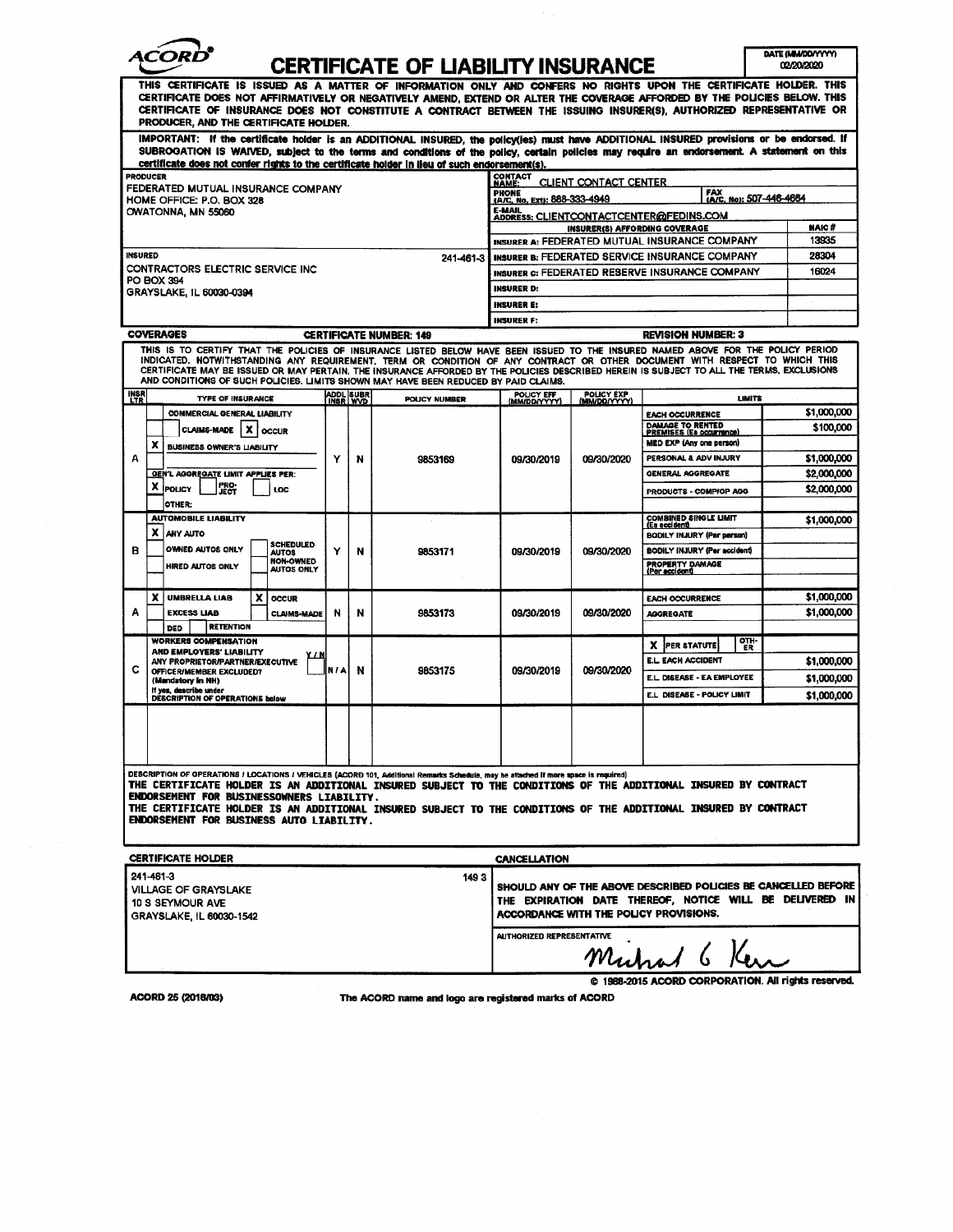#### FEDERATED INSURANCE COMPANIES

#### THIS ENDORSEMENT MODIFIES THE POLICY. PLEASE READ IT CAREFULLY.

## ADDITIONAL INSURED BY CONTRACT ENDORSEMENT

This endorsement modifies insurance provided under the following:

#### BUSINESSOWNERS LIABILITY COVERAGE FORM

- A. Paragraph C. Who Is An Insured is amended to include as an additional insured any person or organization, otherthan a joint venture, for whom you are pertorming operations when you and such person or organization have agreed in writing in a contract or agreement that such person or organization be added as an additional insured on your policy. Such person or organization is an additional insured only with respect to liability for "bodily injury", "property damage" or "personal and advertising injury" caused, in whole or in part, by:
	- 1. Your acts or omissions: or
	- 2. The acts or omissions of those acting on your behalf;
	- in the perFormance of your ongoing operations forthe additional insured.

A person's or organization's status as an additional insured under this endorsement ends when your operations for that additional insured are completed.

This additional insurance does not apply to:

- 1. An employee, association of employees or labor union, except with respect to work performed by or for you for such employee, association of employees or labor union under direct contract between you as contractor and such employee, association of employees or labor union as owners;
- 2. Any railroad company except with respect to work performed by or for you for such railroad company under direct contract or agreement between you and such railroad company;
- 3. Any person or organization whose profession, business or occupation is that of an architect, surveyor or engineer with respect to liability arising out of the preparation or approval of or the failure in preparation or approval of maps, shop drawings, opinions, reports, surveys, field orders, change orders, designs, drawings, specifications or the perFormance of any other professional services by such person or organization; or
- 4. Any of your Subcontractors, or any partner, officer, agent or employee of such Subcontractor.
- B. The Coverage extended to any additional insured by this endorsement is limited to, and subject to, all terms, conditions, and exclusions of the coverage form to which this endorsement is attached.

In addition, Coverage shall not exceed the terms and conditions that are required by the terms of the written agreement to add any insured, or to procure insurance.

C. In the event that the Limits of Insurance shown in the Declarations exceeds the limits of liability required in a written contract or written agreement for an additional insured, the insurance provided to the additional insured shall be limited to the limits of liability required by that written contract or written agreement.

#### D. Additional Exclusions

The insurance afforded to any person or organization as an insured under this endorsement does not apply:

- 1. To "bodily injury", "property damage" or "personal and advertising injury" which occurs prior to the date of your contract with such person or organization;
- 2. To "bodily injury" or "property damage" included within the "products completed operations hazard"; or
- 3. To "bodily injury", "property damage" or "personal and advertising injury" arising out of the sole negligence of any person or organization that would not be an insured except for this endorsement.